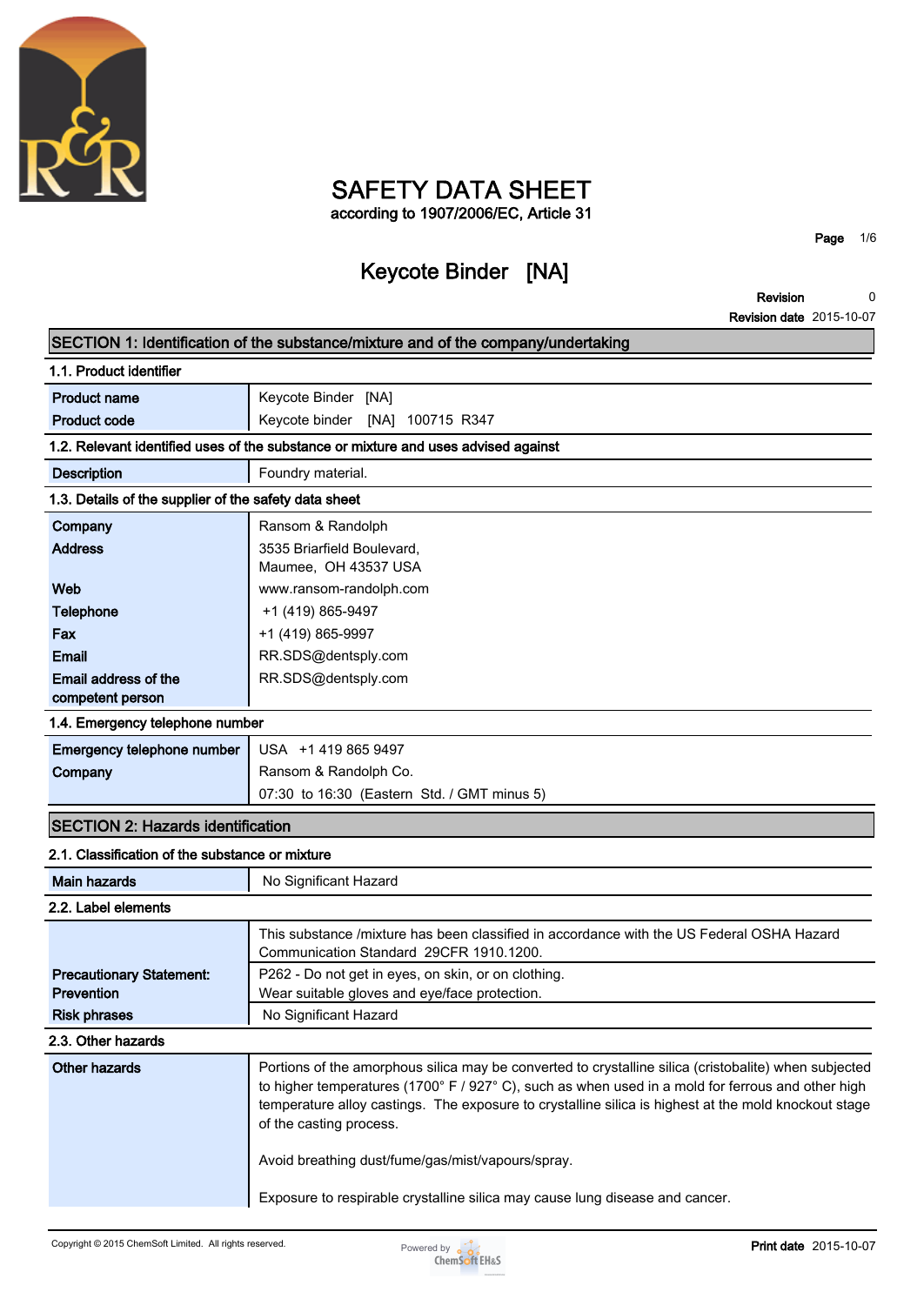### **Further information**

**Not applicable. PBT and vPvB assessment.**

# **SECTION 3: Composition/information on ingredients**

**3.2. Mixtures**

#### **EC 1272/2008**

| <b>Chemical Name</b>                                                            | Index No. | CAS No.                                     | EC No.    | <b>REACH Registration</b><br><b>Number</b>                                       | Conc.<br>(%w/w) | Classification | M-factor. |
|---------------------------------------------------------------------------------|-----------|---------------------------------------------|-----------|----------------------------------------------------------------------------------|-----------------|----------------|-----------|
| silica (amorphous)                                                              |           | 7631-86-9                                   | 231-545-4 |                                                                                  | 20 - 40%        |                |           |
| <b>SECTION 4: First aid measures</b>                                            |           |                                             |           |                                                                                  |                 |                |           |
| 4.1. Description of first aid measures                                          |           |                                             |           |                                                                                  |                 |                |           |
| Inhalation                                                                      |           | Move the exposed person to fresh air.       |           |                                                                                  |                 |                |           |
| Eye contact                                                                     |           |                                             |           | Rinse immediately with plenty of water for 15 minutes holding the eyelids open.  |                 |                |           |
| <b>Skin contact</b>                                                             |           | Wash with soap and water.                   |           |                                                                                  |                 |                |           |
| Ingestion                                                                       |           |                                             |           | Drink 1 to 2 glasses of water. DO NOT INDUCE VOMITING.                           |                 |                |           |
| 4.2. Most important symptoms and effects, both acute and delayed                |           |                                             |           |                                                                                  |                 |                |           |
| Inhalation                                                                      |           | May cause irritation to respiratory system. |           |                                                                                  |                 |                |           |
| Eye contact                                                                     |           | May cause irritation to eyes.               |           |                                                                                  |                 |                |           |
| <b>Skin contact</b>                                                             |           | May cause irritation to skin.               |           |                                                                                  |                 |                |           |
| Ingestion                                                                       |           | May cause irritation to mucous membranes.   |           |                                                                                  |                 |                |           |
| 4.3. Indication of any immediate medical attention and special treatment needed |           |                                             |           |                                                                                  |                 |                |           |
| Inhalation                                                                      |           |                                             |           | Seek medical attention if irritation or symptoms persist.                        |                 |                |           |
| Eye contact                                                                     |           |                                             |           | Seek medical attention if irritation or symptoms persist.                        |                 |                |           |
| <b>Skin contact</b>                                                             |           |                                             |           | Seek medical attention if irritation or symptoms persist.                        |                 |                |           |
| Ingestion                                                                       |           |                                             |           | Seek medical attention if irritation or symptoms persist.                        |                 |                |           |
| <b>SECTION 5: Firefighting measures</b>                                         |           |                                             |           |                                                                                  |                 |                |           |
| 5.1. Extinguishing media                                                        |           |                                             |           |                                                                                  |                 |                |           |
|                                                                                 |           |                                             |           | Use extinguishing media appropriate to the surrounding fire conditions.          |                 |                |           |
| 5.2. Special hazards arising from the substance or mixture                      |           |                                             |           |                                                                                  |                 |                |           |
|                                                                                 |           |                                             |           | Burning produces irritating, toxic and obnoxious fumes.                          |                 |                |           |
| 5.3. Advice for firefighters                                                    |           |                                             |           |                                                                                  |                 |                |           |
|                                                                                 |           |                                             |           | Self-contained breathing apparatus. Wear suitable protective clothing.           |                 |                |           |
| <b>SECTION 6: Accidental release measures</b>                                   |           |                                             |           |                                                                                  |                 |                |           |
| 6.1. Personal precautions, protective equipment and emergency procedures        |           |                                             |           |                                                                                  |                 |                |           |
|                                                                                 |           | Wear suitable protective equipment.         |           |                                                                                  |                 |                |           |
| 6.2. Environmental precautions                                                  |           |                                             |           |                                                                                  |                 |                |           |
|                                                                                 |           | Do not allow product to enter drains.       |           |                                                                                  |                 |                |           |
| 6.3. Methods and material for containment and cleaning up                       |           |                                             |           |                                                                                  |                 |                |           |
|                                                                                 |           |                                             |           | Absorb with inert, absorbent material. Transfer to suitable, labelled container. |                 |                |           |
| 6.4. Reference to other sections                                                |           |                                             |           |                                                                                  |                 |                |           |
|                                                                                 |           |                                             |           | See section [2, 8 & 13] for further information.                                 |                 |                |           |
|                                                                                 |           |                                             |           |                                                                                  |                 |                |           |

# **SECTION 7: Handling and storage**

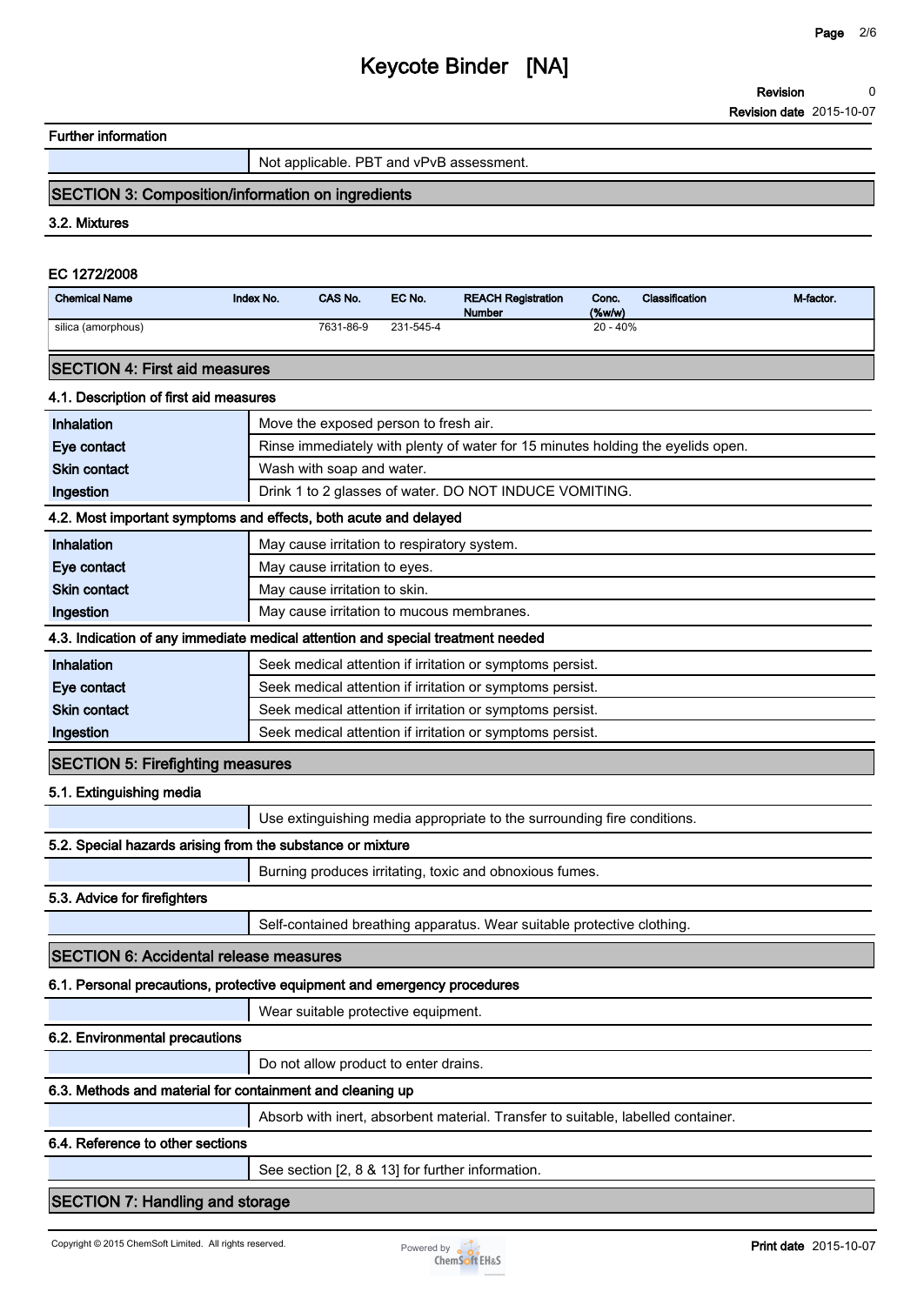## **7.1. Precautions for safe handling**

|                                                                   | Avoid contact with eyes and skin. Ensure adequate ventilation of the working area. Wash hands<br>after handling the product. |
|-------------------------------------------------------------------|------------------------------------------------------------------------------------------------------------------------------|
| 7.2. Conditions for safe storage, including any incompatibilities |                                                                                                                              |

## **Do NOT allow to freeze. Keep in a cool, dry, well ventilated area. Keep containers tightly closed.**

## **7.3. Specific end use(s)**

**Foundry material.**

## **SECTION 8: Exposure controls/personal protection**

### **8.1. Control parameters**

| $0.0$ Evansues controls | exposure limits - Silica, vitreous (fused, amorphous) 80 mg/m3 / (% Silica), TWA PEL<br>(respirable fraction).                                                          |
|-------------------------|-------------------------------------------------------------------------------------------------------------------------------------------------------------------------|
|                         | exposure limits - Crystalline Silica, Cristobalite - 0.025 mg/m3 TWA ACGIH TLV (respirable<br>fraction); 10 mg/m3 / $[2(\% Silica + 2)]$ TWA PEL (respirable fraction). |

#### **8.2. Exposure controls**

| 8.2.1. Appropriate engineering<br>controls | Ensure adequate ventilation of the working area.                          |
|--------------------------------------------|---------------------------------------------------------------------------|
| 8.2.2. Individual protection               | Apron (Plastic or rubber).                                                |
| measures                                   |                                                                           |
| Eye / face protection                      | In case of splashing, wear Approved safety goggles.                       |
| Skin protection -                          | Wear suitable gloves.                                                     |
| Handprotection                             |                                                                           |
| <b>Respiratory protection</b>              | In case of insufficient ventilation, wear suitable respiratory equipment. |

# **SECTION 9: Physical and chemical properties**

### **9.1. Information on basic physical and chemical properties**

| Appearance                                     | Liquid                               |
|------------------------------------------------|--------------------------------------|
|                                                | Colour Cream                         |
|                                                | <b>Odour</b> Characteristic          |
|                                                | pH 10.6                              |
|                                                | <b>Melting point</b> Not applicable. |
| Freezing Point   0 °C                          |                                      |
| Initial boiling point $\approx 100$ °C         |                                      |
|                                                | Evaporation rate   No data available |
| Flammability (solid, gas) Not applicable.      |                                      |
|                                                | Vapour pressure   No data available  |
|                                                | Vapour density   No data available   |
| Relative density 1.14                          |                                      |
|                                                | Fat Solubility   Not applicable.     |
| <b>Partition coefficient</b> No data available |                                      |
| Autoignition temperature   Not applicable.     |                                      |
|                                                | Viscosity   No data available        |
| <b>Explosive properties</b> Not applicable.    |                                      |
| <b>Oxidising properties</b> Not applicable.    |                                      |
|                                                | Solubility   Miscible in water       |
|                                                |                                      |

**9.2. Other information**

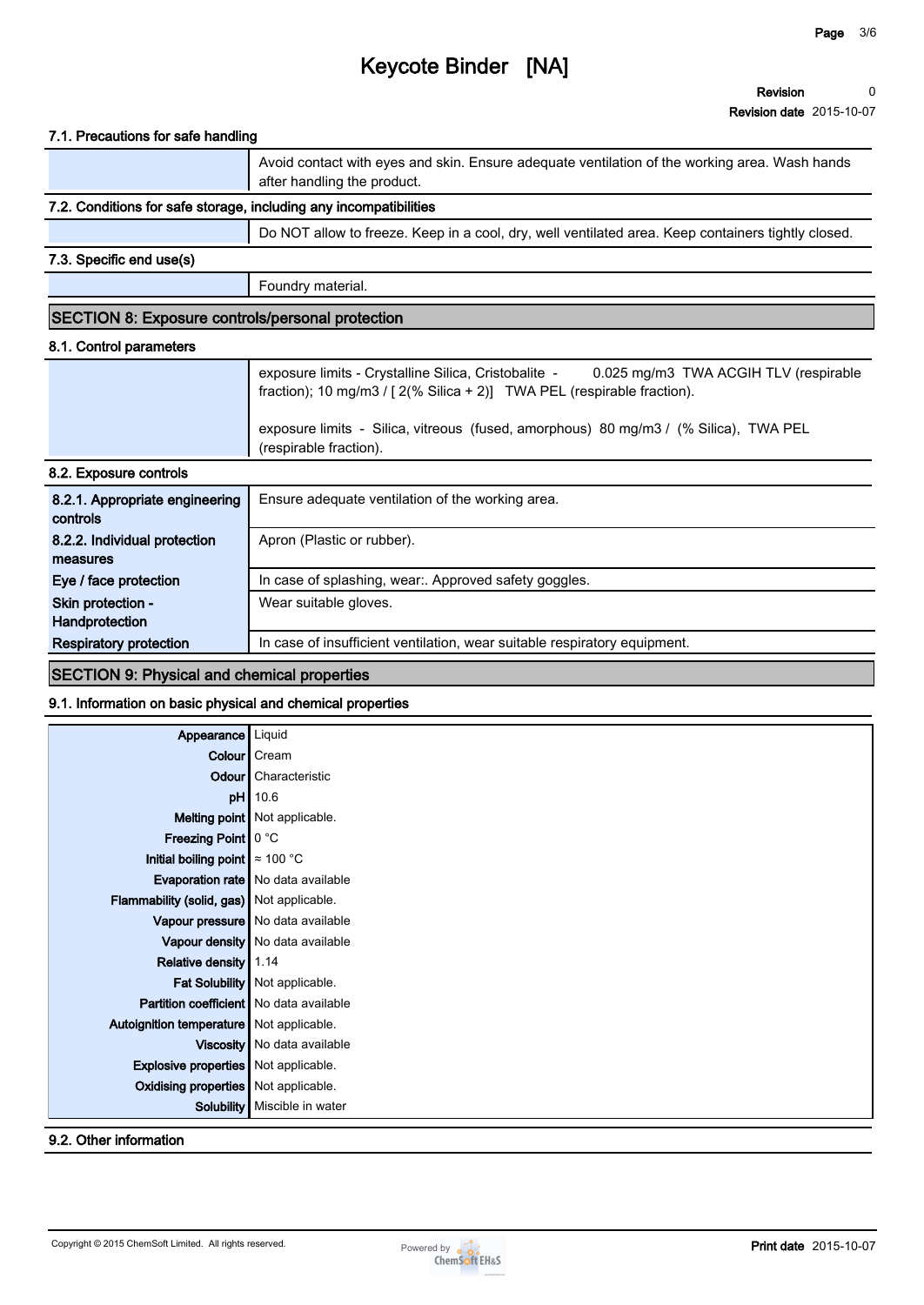# **9.2. Other information Conductivity No data available Surface tension** No data available **Gas group Not applicable. Benzene Content Not applicable. Lead content Not applicable. VOC (Volatile organic compounds) Not applicable. SECTION 10: Stability and reactivity 10.1. Reactivity Not applicable. 10.2. Chemical stability Stable under normal conditions. 10.3. Possibility of hazardous reactions No Significant Hazard. 10.4. Conditions to avoid Direct sunlight. Do NOT allow to freeze. 10.5. Incompatible materials Avoid contact with:. Sodium chloride. 10.6. Hazardous decomposition products None. SECTION 11: Toxicological information 11.1. Information on toxicological effects Acute toxicity Based on available data, the classification criteria are not met. Skin corrosion/irritation** | May cause irritation to skin. **Serious eye damage/irritation** | May cause irritation to eyes. **Respiratory or skin sensitisation Based on available data, the classification criteria are not met. Germ cell mutagenicity Based on available data, the classification criteria are not met. Carcinogenicity Based on available data, the classification criteria are not met. Reproductive toxicity Based on available data, the classification criteria are not met. STOT-single exposure Based on available data, the classification criteria are not met. STOT-repeated exposure Based on available data, the classification criteria are not met. Aspiration hazard Based on available data, the classification criteria are not met. Repeated or prolonged exposure May cause irritation to skin. 11.1.4. Toxicological Information**

**Keycote Binder [NA] Oral Rat LD50: > 15gm/kg**

# **SECTION 12: Ecological information**

**12.1. Toxicity**

**Keycote Binder [NA] Daphnia EC50/48h: 7600.000 mg/l Fish LC50/96h: 5000.000 mg/l**

#### **12.2. Persistence and degradability**

**No data is available on this product.**

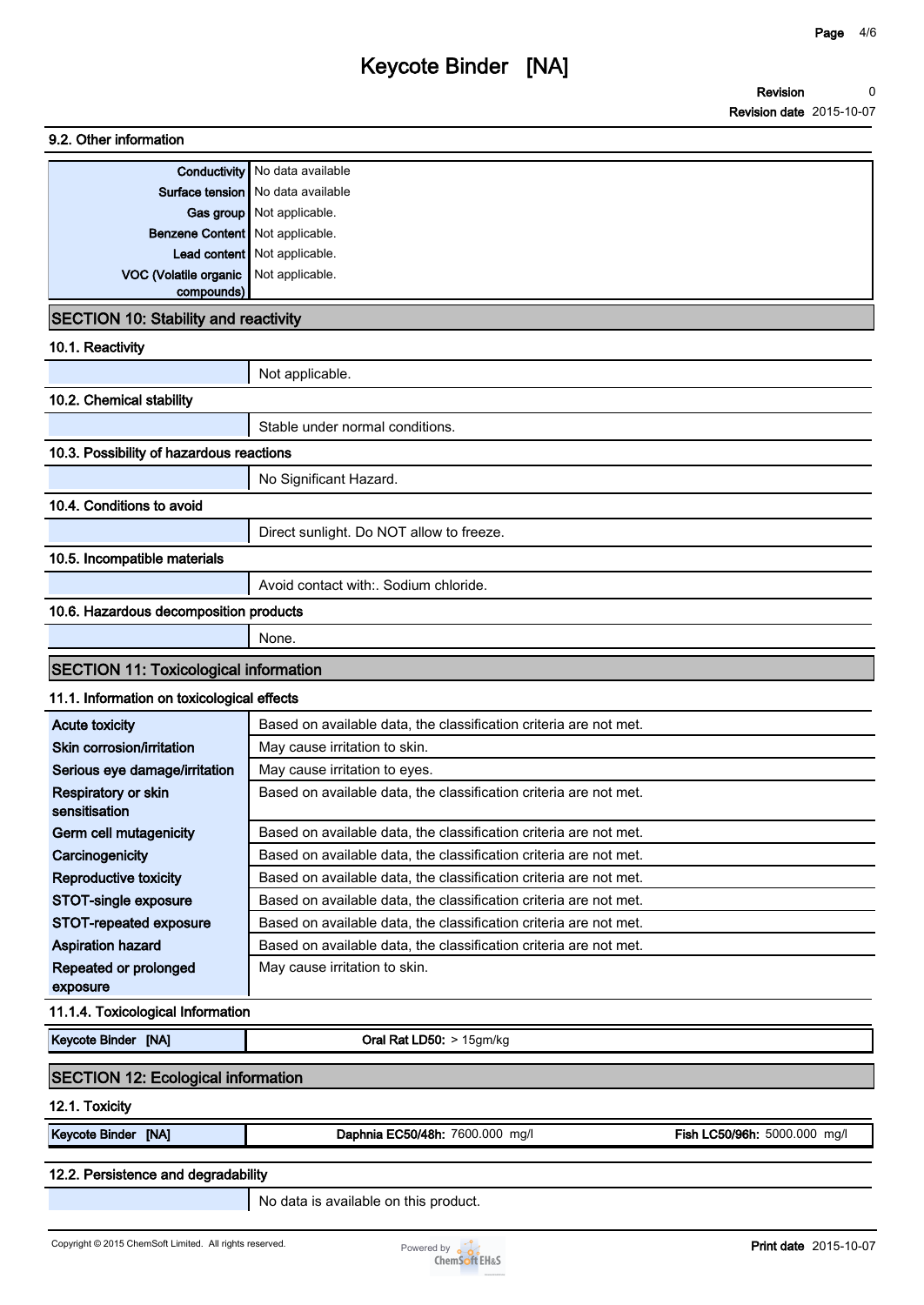**Revision Revision date 2015-10-07 0**

| 12.3. Bioaccumulative potential            |                                                                                                                                                                                  |
|--------------------------------------------|----------------------------------------------------------------------------------------------------------------------------------------------------------------------------------|
|                                            |                                                                                                                                                                                  |
|                                            | Does not bioaccumulate.                                                                                                                                                          |
| <b>Partition coefficient</b>               |                                                                                                                                                                                  |
|                                            | Keycote Binder [NA] No data available                                                                                                                                            |
| 12.4. Mobility in soil                     |                                                                                                                                                                                  |
|                                            | Not determined.                                                                                                                                                                  |
| 12.5. Results of PBT and vPvB assessment   |                                                                                                                                                                                  |
|                                            | Not applicable.                                                                                                                                                                  |
| 12.6. Other adverse effects                |                                                                                                                                                                                  |
|                                            | Not applicable.                                                                                                                                                                  |
| <b>SECTION 13: Disposal considerations</b> |                                                                                                                                                                                  |
| 13.1. Waste treatment methods              |                                                                                                                                                                                  |
|                                            | Dispose of in compliance with all. local and national regulations.                                                                                                               |
| <b>Disposal methods</b>                    |                                                                                                                                                                                  |
|                                            | Contact a licensed waste disposal company.                                                                                                                                       |
| Disposal of packaging                      |                                                                                                                                                                                  |
|                                            | Do NOT reuse empty containers. Empty containers can be sent for disposal or recycling.                                                                                           |
| <b>SECTION 14: Transport information</b>   |                                                                                                                                                                                  |
| 14.1. UN number                            |                                                                                                                                                                                  |
|                                            | The product is not classified as dangerous for carriage.                                                                                                                         |
| 14.2. UN proper shipping name              |                                                                                                                                                                                  |
|                                            | The product is not classified as dangerous for carriage.                                                                                                                         |
| 14.3. Transport hazard class(es)           |                                                                                                                                                                                  |
|                                            | The product is not classified as dangerous for carriage.                                                                                                                         |
| 14.4. Packing group                        |                                                                                                                                                                                  |
|                                            | The product is not classified as dangerous for carriage.                                                                                                                         |
| 14.5. Environmental hazards                |                                                                                                                                                                                  |
|                                            | The product is not classified as dangerous for carriage.                                                                                                                         |
| 14.6. Special precautions for user         |                                                                                                                                                                                  |
|                                            | The product is not classified as dangerous for carriage.                                                                                                                         |
|                                            | 14.7. Transport in bulk according to Annex II of MARPOL 73/78 and the IBC Code                                                                                                   |
|                                            | The product is not classified as dangerous for carriage.                                                                                                                         |
| <b>Further information</b>                 |                                                                                                                                                                                  |
|                                            | The product is not classified as dangerous for carriage.                                                                                                                         |
| <b>SECTION 15: Regulatory information</b>  |                                                                                                                                                                                  |
|                                            | 15.1. Safety, health and environmental regulations/legislation specific for the substance or mixture                                                                             |
| <b>Regulations</b>                         | U.S. FEDERAL REGULATIONS:                                                                                                                                                        |
|                                            | CERCLA 103 Reportable Quantity: Keycote binder is not subject to CERCLA reporting<br>requirements. Many states have more stringent release reporting requirements. Report spills |



**required under federal, state and local regulations.**